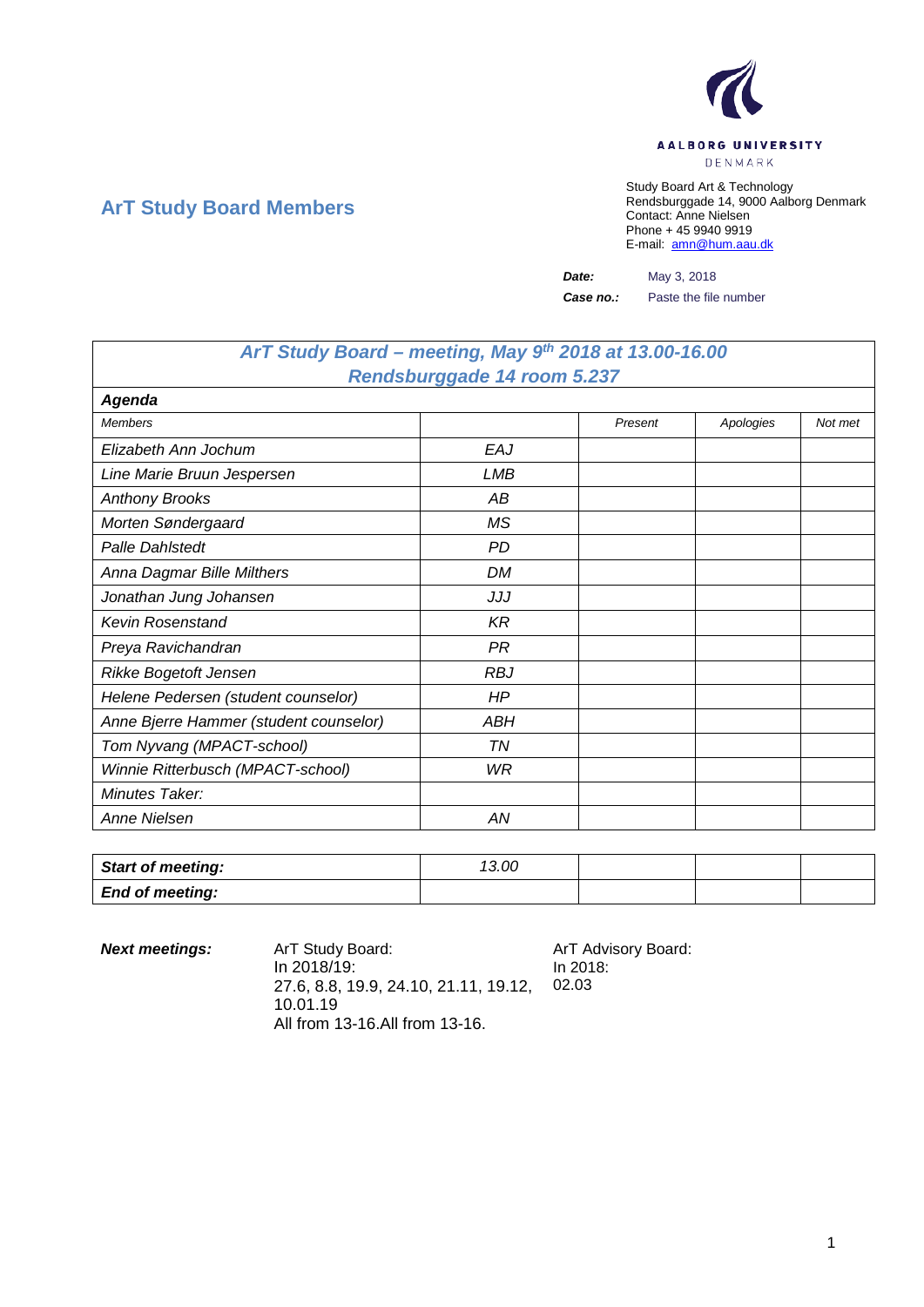

| Items: |                                                                                               |
|--------|-----------------------------------------------------------------------------------------------|
| 1.     | Approval of Agenda 09.05.2018                                                                 |
|        |                                                                                               |
| 2.     | Approval of Minutes 06.03.2018 (Attached)                                                     |
|        |                                                                                               |
| 3.     | News:                                                                                         |
| 3.a.   | <b>Head of Study (LMB)</b>                                                                    |
|        | <b>Self-evaluation report</b><br>$\bullet$                                                    |
|        |                                                                                               |
| 3.b.   | <b>Students (DM)</b>                                                                          |
|        |                                                                                               |
| 3.c.   | <b>Students Supervisors (ABH/HP)</b>                                                          |
|        |                                                                                               |
| 3.d.   | <b>MPACT-School (TN/WBR)</b>                                                                  |
|        |                                                                                               |
| 4.     | <b>Requisition Fall 2018 (attached)</b>                                                       |
|        |                                                                                               |
| 5.     | Format for handling in semester descriptions, return to old template (Attachment will be send |
|        | later)                                                                                        |
|        |                                                                                               |
| 6.     | Questions about supervision for survey x-act (Attachment will be send later) (decision)       |
|        |                                                                                               |
| 7.     | Study regulation - revision, update and action plan (decision)                                |
|        |                                                                                               |
| 8.     | Application process for funding for semester activities (Attachment will be send later)       |
|        |                                                                                               |
| 9.     | Any further Business.                                                                         |
|        |                                                                                               |